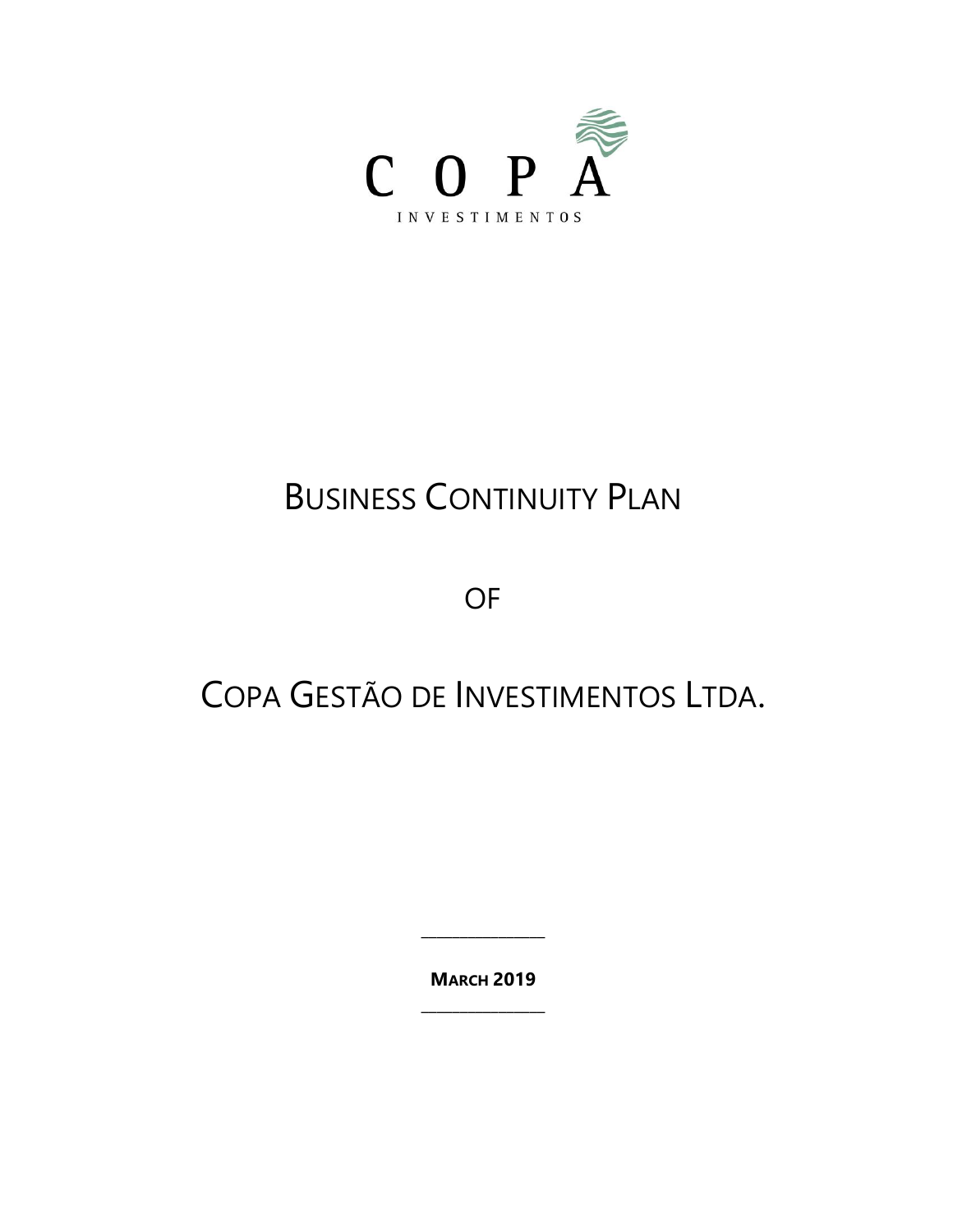

### **1. INTRODUCTION**

#### **1.1.** Purpose

The activities undertaken by Copa Gestão de Investimentos Ltda. ("Copa Investimentos") do not depend on electronic securities trading systems or real time information systems. Therefore, it is not necessary to maintain a redundant physical site capable of supporting a dealing room.

The purpose of Copa Investimentos's Business Continuity Plan ("Plan") is to establish the procedures for the backup of the information contained in its information systems in order to prevent loss of data that are important for its activities.

#### **1.2.** Definitions

- 1.2.1. Backup: copy of data from one device to another one so that such data can be restored in case of loss of the original data, which may result from accidental erasures or data corruption.
- 1.2.2. Database: group of data with a regular structure that organizes information.
- 1.2.3. Email: electronic mail, a method that allows one to compose, send and receive messages by means of electronic communication systems.
- 1.2.4. Internet: conglomerate of networks on a global scale of millions of interconnected computers that allows access to information and transfer of data.
- 1.2.5. Profile: group of characteristics, attributes and permissions.
- 1.2.6. System: group of harmonically interconnected elements to make up an organized whole.
- 1.2.7. Internal Systems: systems, applications and software for internal use (Microsoft Office, Database, Drives, Outlook…).
- 1.2.8. External Systems: systems accessed over the internet.
- 1.2.9. User: employee of the Company that uses its Internal and External Systems.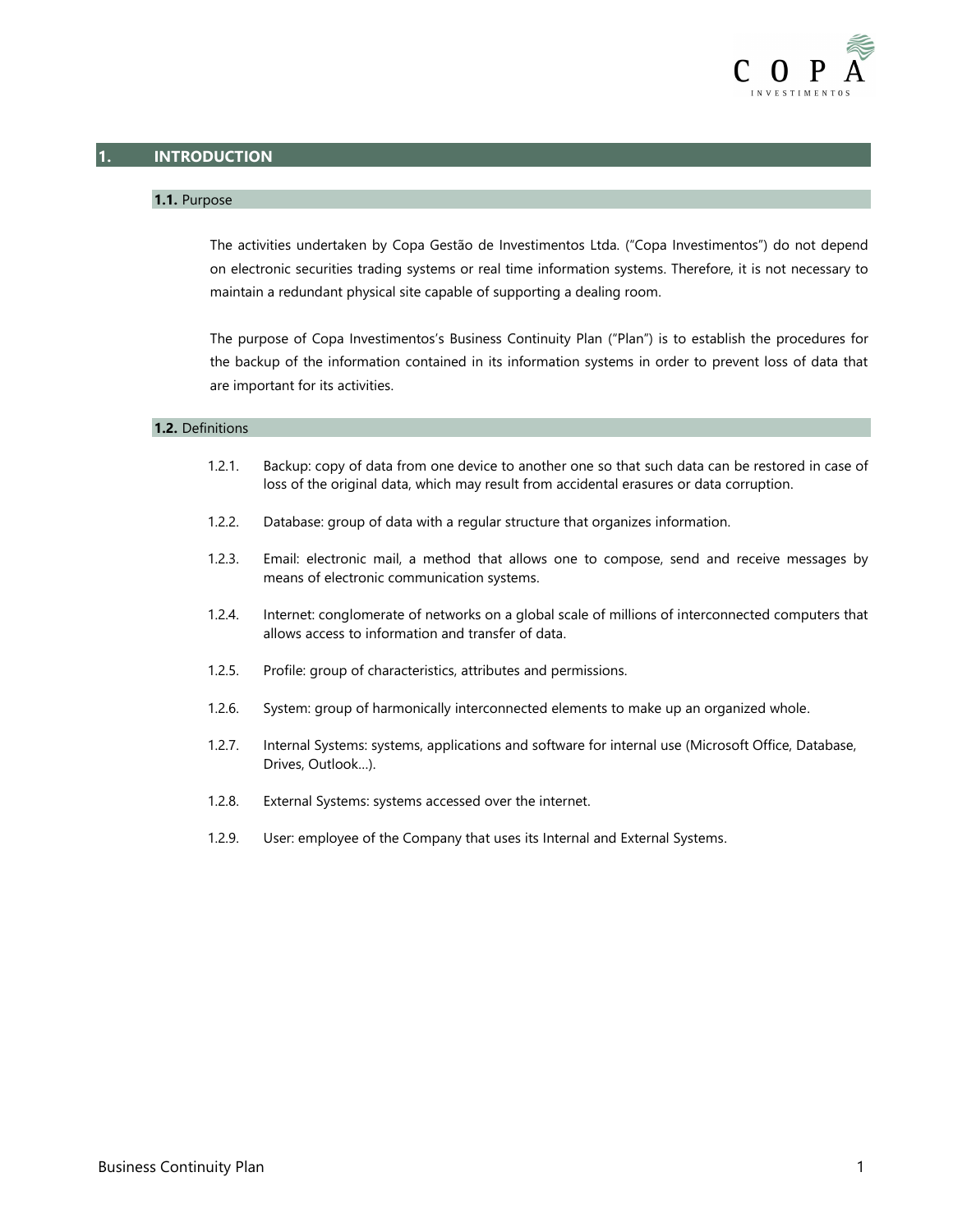

## **2. CONTENTS**

#### **2.1.** General Considerations

It is determined that any and every information that is material to the activities should be part of Backup system and for this to occur, each user has to duly file the information handled and stored by him or her in the corporate network of Copa Investimentos.

Data stored in a local disk, in the workstations, will not be considered applicable for Backup purposes as this is a decentralized storage that prevents daily backup in view of the large number of equipment and slow transfer rate, in addition to creating an excessive network traffic.

The company does not recommend the storage of information in the local disk and exceptions to this rule have to be approved by an officer in view of the operational risk of loss of information.

#### **2.2.** Systems and information that should be subject to backup

| <b>Server</b> | <b>Type</b> | <b>Systems</b>                               | <b>Frequency</b>                                         | <b>Media</b> |
|---------------|-------------|----------------------------------------------|----------------------------------------------------------|--------------|
| Copa 1        | Physical    | Files                                        | Friday - Complete<br>Monday to Thursday -<br>Incremental | DAT Tape     |
| Copa 2        | Physical    | ERP database and Forest<br>Management System | Friday - Complete<br>Monday to Thursday -<br>Incremental | DAT Tape     |
| Copa 2        | Physical    | Firewall                                     | Friday - Complete<br>Monday to Thursday -<br>Incremental | DAT Tape     |
| Google Apps   | Virtual     | Google Exchange<br>(emails)                  | Daily                                                    | Cloud        |